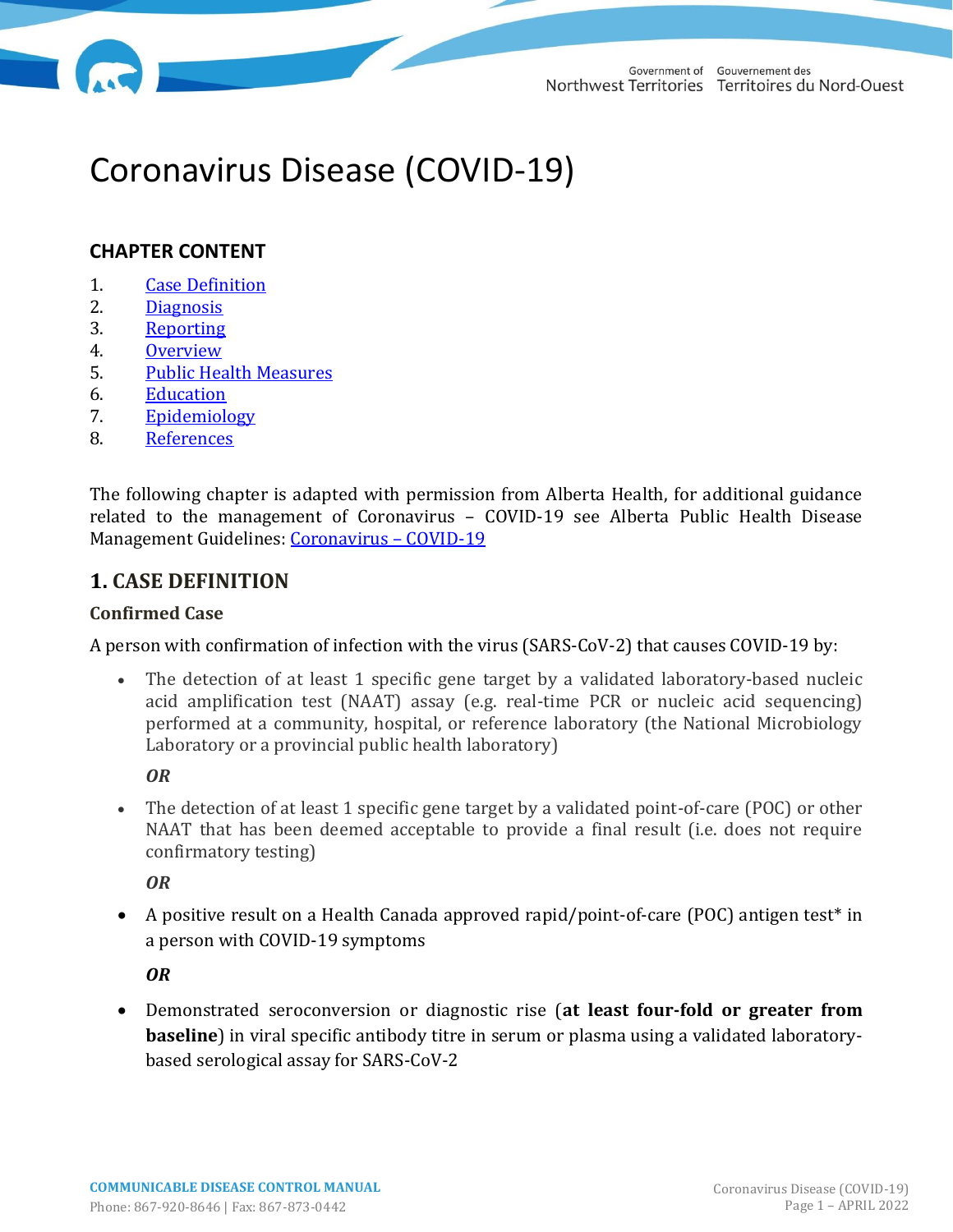#### **Probable Case**

A person who:

• Has symptoms compatible with COVID-19

#### *AND*

• Had a high-risk exposure to a confirmed COVID-19 case in the last 10 days

## *OR*

• Was exposed in a known cluster or outbreak of COVID-19

## *AND*

• Has not had a Health Canada approved<sup>\*</sup> test for SARS-CoV-2 completed or the result is inconclusive

## *OR*

• Had SARS-CoV-2 antibodies detected in a single serum, plasma, or whole blood sample using a validated laboratory-based serological assay for SARS-CoV-2 collected within 4 weeks of symptom onset

# <span id="page-1-1"></span><span id="page-1-0"></span>**2. [DIAGNOSIS](#page-1-1)**

A diagnosis of SARS-CoV-2 infection is based on testing. Acceptable specimen types for COVID-19 testing include nasopharyngeal (NP) swab, throat swab, nasal swab, NP aspirate, endotracheal tube (ETT) suction/sputum, saline gargle or bronchoalveolar lavage/bronchial wash (BAL/BW), though specimen selection is dependent on the specific test being used and how the test was validated and/or its Health Canada authorization for different specimen types.

NP and throat swabs are recommended over nasal swabs for COVID-19 testing. If unable to collect a NP swab or throat swab, a deep nasal swab can be collected instead, though sensitivity may be reduced.

It is recommended that hospitalized patients with COVID-19 symptoms be tested with an NP swab; this is to enhance sensitivity and to ensure that the sample is appropriate for the testing of other respiratory viruses, if applicable, since NP swabs are the standard for detecting other viruses such as influenza and respiratory syncytial virus.

For patients who have a lower respiratory tract infection and are intubated, also submit an ETT suction or BAL/BW.

For more information, refer to the [Alberta Provincial Laboratory Guide to Services](http://www.albertahealthservices.ca/lab/page3317.aspx) (formally ProvLab) and NTHSSA for laboratory guidance:

- **EXECUTE: [Alberta Precision Labs Testing Directory](https://www.albertahealthservices.ca/webapps/labservices/indexAPL.asp?zoneid=1&SearchText=&submit=Submit+Query&upperTest=-1&lowerTest=-1)**
- [Laboratory Bulletins](https://www.albertahealthservices.ca/lab/Page3290.aspx)
- **EXECUTE IN THISSA Lab Memos**
- [NTHSSA: How to link POCT COVID-19 results through EMR manual entry](https://ournthssa.ca/important-notice-to-staff-reporting-covid-point-of-care-testing-in-emr/)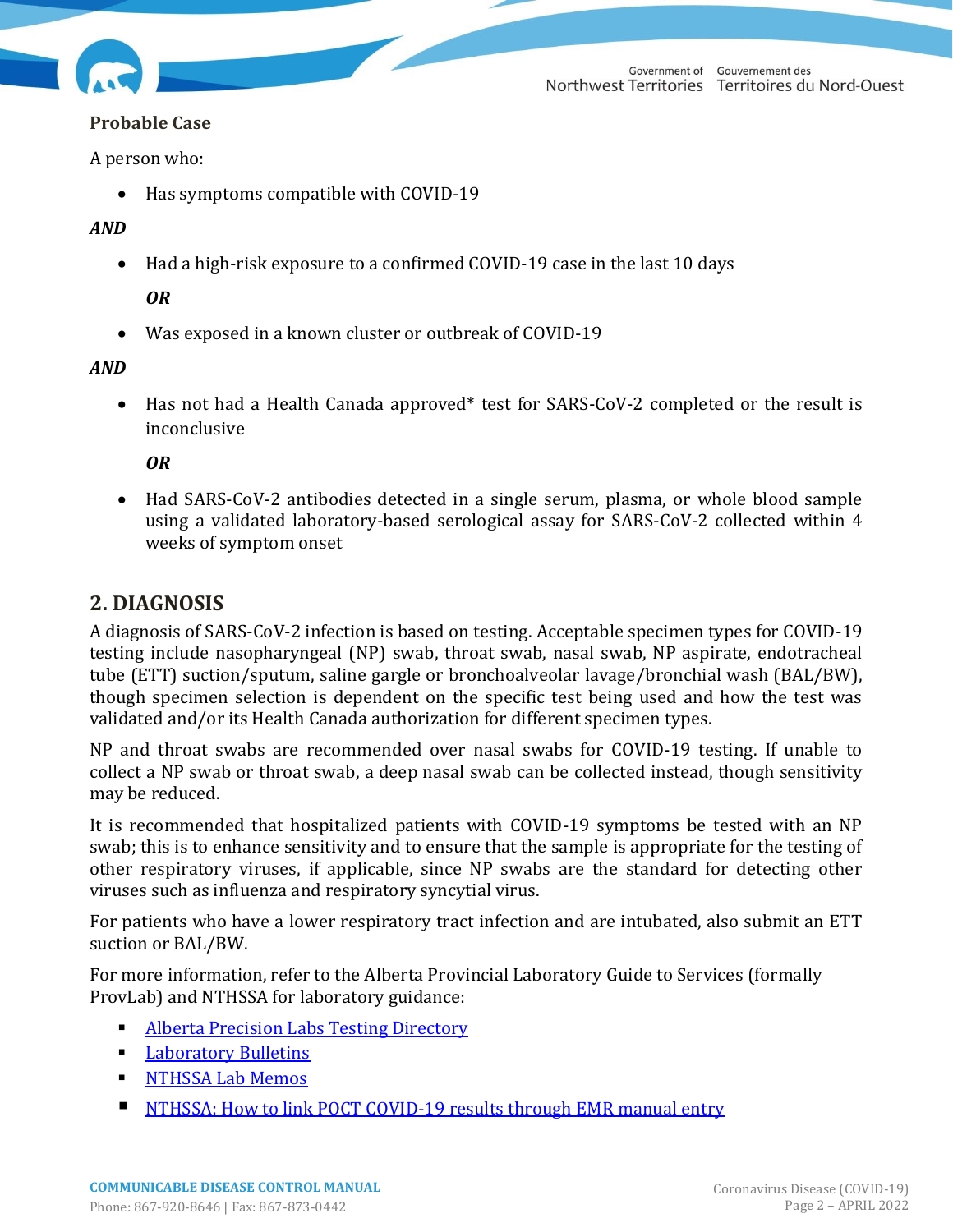

# <span id="page-2-1"></span><span id="page-2-0"></span>**3. [REPORTING](#page-2-1)**

As set out in the *[NWT Public Health Act, Reportable Disease Control Regulations \(Section 4\) and](https://www.hss.gov.nt.ca/en/about/legislation-and-policies)  [Disease Surveillance Regulations \(Sections 6-10 and Schedule 3\)](https://www.hss.gov.nt.ca/en/about/legislation-and-policies)* health care professionals and laboratories are legally required to report a diagnosis or formed opinion of a reportable disease to the Chief Public Health Officer (CPHO) or designate **within the timeframe identified in the regulations**.

## **Health Care Professionals**

- Confirmed cases are to be reported to the Office of the Chief Public Health Officer (OCPHO) by telephone (867) 920-8646 **immediately** after diagnosis is made or opinion is formed, *AND*
- Complete and fax (867) 873-0442 the [COVID-19 or Influenza Reinfections](https://www.hss.gov.nt.ca/professionals/sites/professionals/files/resources/covid-19-influenza-severe-outcome-surveillance-report-form.pdf) and Severe [Outcome Surveillance](https://www.hss.gov.nt.ca/professionals/sites/professionals/files/resources/covid-19-influenza-severe-outcome-surveillance-report-form.pdf) report form to the OCPHO within **24 hours** for the following cases:
	- o [Reinfection](#page-8-0)
	- $\circ$  Confirmed case in a long-term care facility or other congregate living setting (i.e., prison or shelter)
	- o Suspected or confirmed [Multi-Inflammatory Syndrome in Children \(MIS-C\)](#page-5-0)
	- o Severe outcome including hospitalization and death
- Immediately report all [outbreaks](#page-12-0) or suspect outbreaks in hospital, long-term care facility (LTCF) or congregate living by telephone (867) 920-8646 to the OCPHO
- Notify the OCPHO if you are noticing a significant increase in COVID-19 in your community, institution or school

#### **Laboratories**

• Report all positive results **immediately** to the OCPHO by telephone (867) 920-8646 and fax the laboratory report to (867) 873-0442 within **24 hours**

## **Rapid/Point of Care Testing (POCT) Reporting**

- POCT performed in clinics and health centers are to be documented in the Electronic Medical Record as pe[r NTHSSA guidelines](https://ournthssa.ca/hubs/covid-19-information/covid19-tools-resources/)
- The following are NOT reportable to the OCPHO
	- o Individual positive results on rapid antigen tests used for the screening of asymptomatic persons by screening programs in the community (except in congregate settings)
	- o At-home rapid antigen test results

NOTE: - Individuals who meet certain [high-risk criteria](https://www.canada.ca/en/public-health/services/publications/diseases-conditions/people-high-risk-for-severe-illness-covid-19.html) should seek confirmatory PCR testing.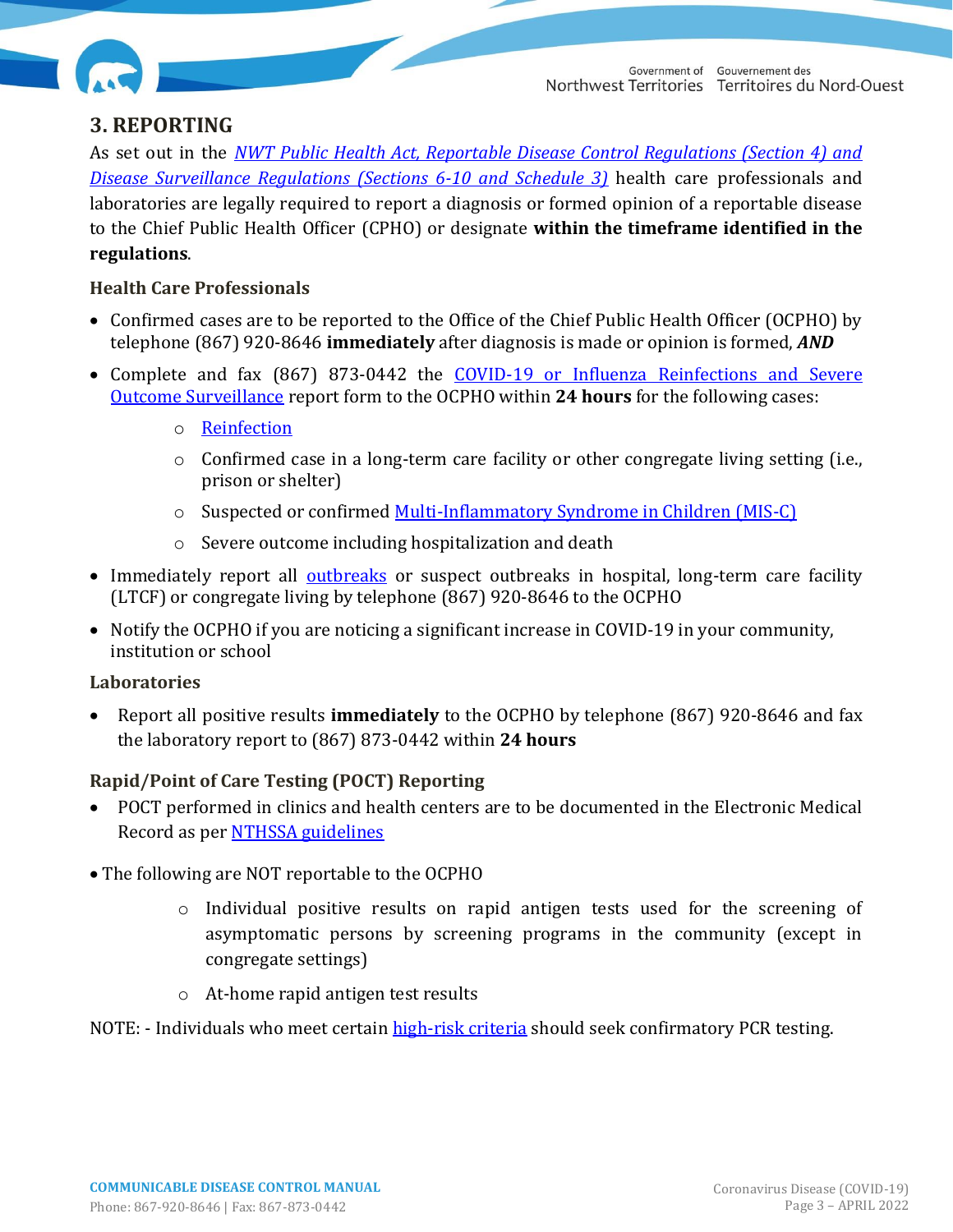

## **Reportable Death**

- A death due to COVID-19 may be attributed when COVID-19 is the cause of death or is a contributing factor
- Health care workers should follow best practices when completing death certification (for example they should follow guidance published by regulatory or professional medical organizations) or should notify the Coroner's office as per NWT's *[Coroner's Act](https://www.justice.gov.nt.ca/en/files/legislation/coroners/coroners.a.pdf)* when a death is reportable.
- A death due to COVID-19 is to be reported to the OCPHO by telephone (867) 920-8646 within **24 hours** and fax (867) 873-0442 the death certificate within **24 hours**

# <span id="page-3-0"></span>**4. [OVERVIEW](#page-3-0)**

## **Causative Agent**

Human coronaviruses are enveloped, ribonucleic acid (RNA) viruses that are part of the Coronaviridae family. There are 7 identified human coronaviruses known at present:

- Four types are responsible for generally mild illness-229E, OC43, NL63 and HKU;
- Two types that can cause severe illness: Middle East respiratory syndrome coronavirus (MERS-CoV) and severe acute respiratory syndrome coronavirus (SARS-CoV); and
- SARS-CoV-2 is a coronavirus first identified in December 2019 that is responsible for COVID-19 illness.

Viruses constantly change through mutation, and new variants of a virus are expected to occur.

A variant of concern (VOC) is a variant that has one or more of the following characteristics:

- increased transmissibility,
- evades natural or vaccine-related immunity,
- increased virulence.
- evades detection by available diagnostic tests, or
- is less responsive to treatment

For more information including designated VOCs in Canada, refer to the **SARS-CoV-2** variants: [National definitions, classifications and public health actions.](https://www.canada.ca/en/public-health/services/diseases/2019-novel-coronavirus-infection/health-professionals/testing-diagnosing-case-reporting/sars-cov-2-variants-national-definitions-classifications-public-health-actions.html#a3)

OCPHO and NTHSSA are continuously monitoring and assessing the impact of all circulating variants of concern on viral transmission, disease severity, diagnostic testing, therapeutics, and vaccine effectiveness in the territory.

#### <span id="page-3-1"></span>**Clinical Presentation**

Individuals infected with the virus that causes COVID-19 may have few or no symptoms and symptoms may range from mild to severe.

COVID-19 symptoms include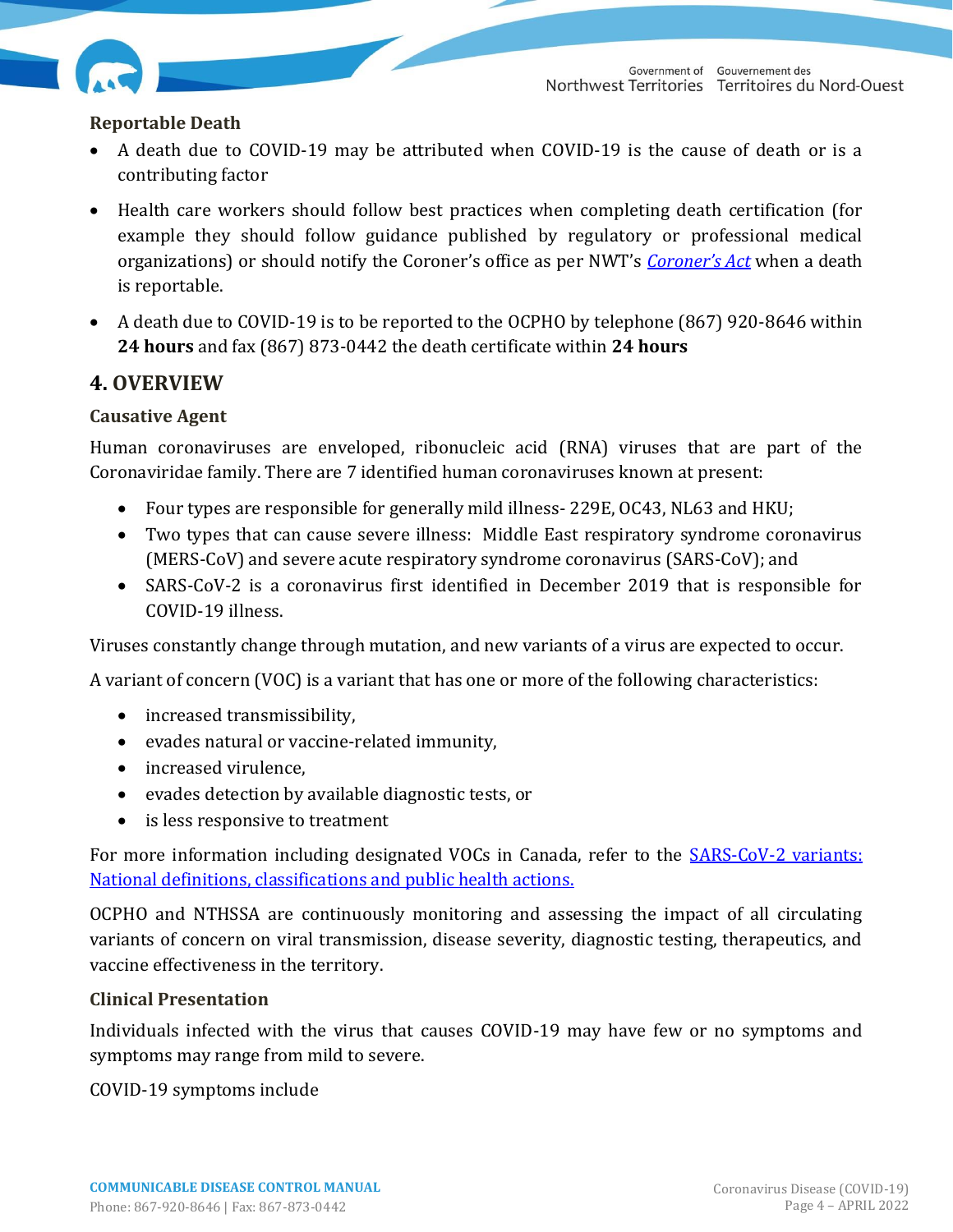

- - cough,
	- fever,
	- headache,
	- sore throat,
	- shortness of breath,
	- nasal congestion,
	- new loss of sense of taste or smell,
	- fatigue,
	- muscle aches,
	- vomiting or diarrhea.

Current evidence suggests that vaccinated individuals infected with COVID-19 may present with milder symptoms.

Research is ongoing to determine any differences in clinical presentation in individuals infected with Omicron compared to other variants.

The duration of illness may vary depending on the variant but can be prolonged for critical cases and in immunocompromised individuals.

Alpha, Beta, Gamma and Delta variants are associated with an increased secondary attack rate and hospitalizations. The Delta variant is associated with increased risk for severe outcomes such as hospitalization, ICU admission and death compared to non-VOCs or Alpha variant. The Omicron variant is reported to have higher transmissibility than previous variants and the original non-VOC strain. Current evidence shows the Omicron variant has increased ability to escape immunity from previous infection or vaccines. Emerging evidence suggests a reduced risk of hospitalization for Omicron compared to Delta. The risk of hospitalization is only one aspect of disease severity and the data may be impacted by admission practice. To further understand disease severity, information on clinical indicators of severity such as mechanical ventilation, the use of oxygen and deaths is needed. It is important to note that the current evidence on severity and hospitalization has been largely from countries with high levels of population immunity. Understanding the severity of Omicron in populations with different prior exposure to other variants and with different vaccination coverage is required.

# **Major Complications**

Complications of COVID-19 include

- severe pneumonia,
- acute respiratory distress syndrome,
- sepsis,
- septic shock,
- multi-organ failure or death.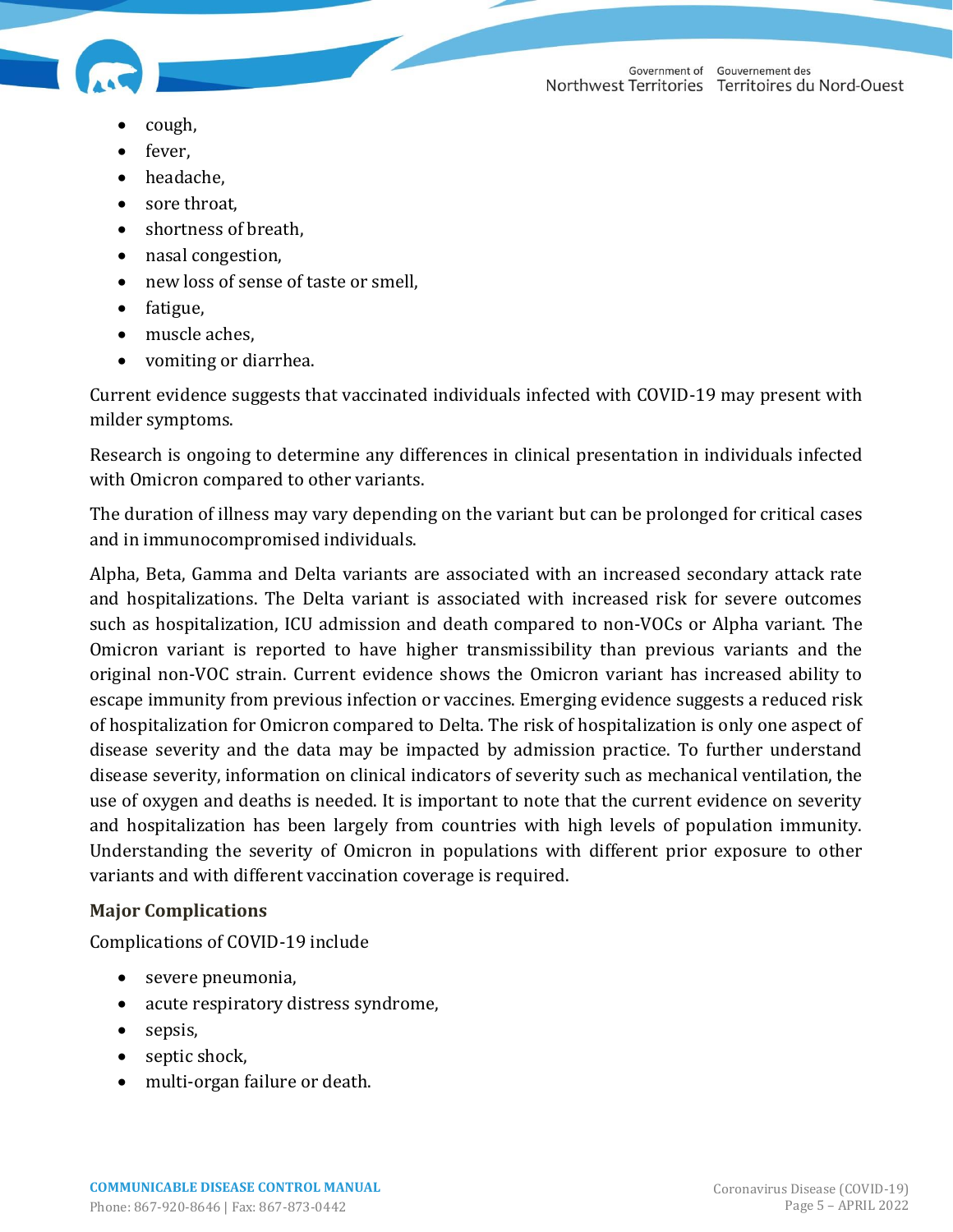HCPs should be aware of the potential for some patients to rapidly deteriorate, and this often occurs approximately one week after illness onset.

The following vulnerable populations are at risk of more severe outcomes:

- Increasing age the risk of dying (case-fatality rate) from COVID-19 increases with age greater than 60.
- People [high-risk](https://www.canada.ca/en/public-health/services/publications/diseases-conditions/people-high-risk-for-severe-illness-covid-19.html) medical conditions.
- Those living with suppressed immune systems may be more vulnerable to complications of the disease.

All COVID-19 vaccines approved in Canada offer significant protection against severe disease. A booster dose after an initial primary series offers improved protection against infection with Omicron and greatly reduces risk of severe illness. Some high-risk populations are encouraged to get a 2nd booster six months later such as those 70 and older as well as seniors (60 years and older) living in long term facilities, congregate settings or retirement homes as well as those who are moderately to severely immunocompromised.

## <span id="page-5-0"></span>**Multi-Inflammatory Syndrome in Children (MIS-C)**

Since April 2020, there have been reports of children and adolescents presenting with acute illness with a hyper inflammatory syndrome, leading to shock and multi-organ failure. This has been termed Multi-System Inflammatory Syndrome in children and adolescents (MIS-C). Cases of MIS-C have often been associated with COVID-19 (several weeks following a SARS-CoV-2 infection or epi linked to COVID-19 cases). The risk factors associated with developing MIS-C are currently unknown.

[WHO Preliminary Case](https://www.who.int/news-room/commentaries/detail/multisystem-inflammatory-syndrome-in-children-and-adolescents-with-covid-19) Definition: Children and adolescents 0–19 years of age with fever  $\geq 3$ days

**AND** two of the following:

- Rash or bilateral non-purulent conjunctivitis or muco-cutaneous inflammation signs (oral, hands or feet);
- Hypotension or shock;
- Features of myocardial dysfunction, or pericarditis, or valvulitis, or coronary abnormalities (ECHO findings or elevated Troponin/NT-proBNP);
- Evidence of coagulopathy (abnormal PT, PTT, elevated d-Dimers);
- Acute gastrointestinal problems (diarrhea, vomiting or abdominal pain);

**AND**

• Elevated markers of inflammation such as ESR, C-reactive protein or procalcitonin

**AND**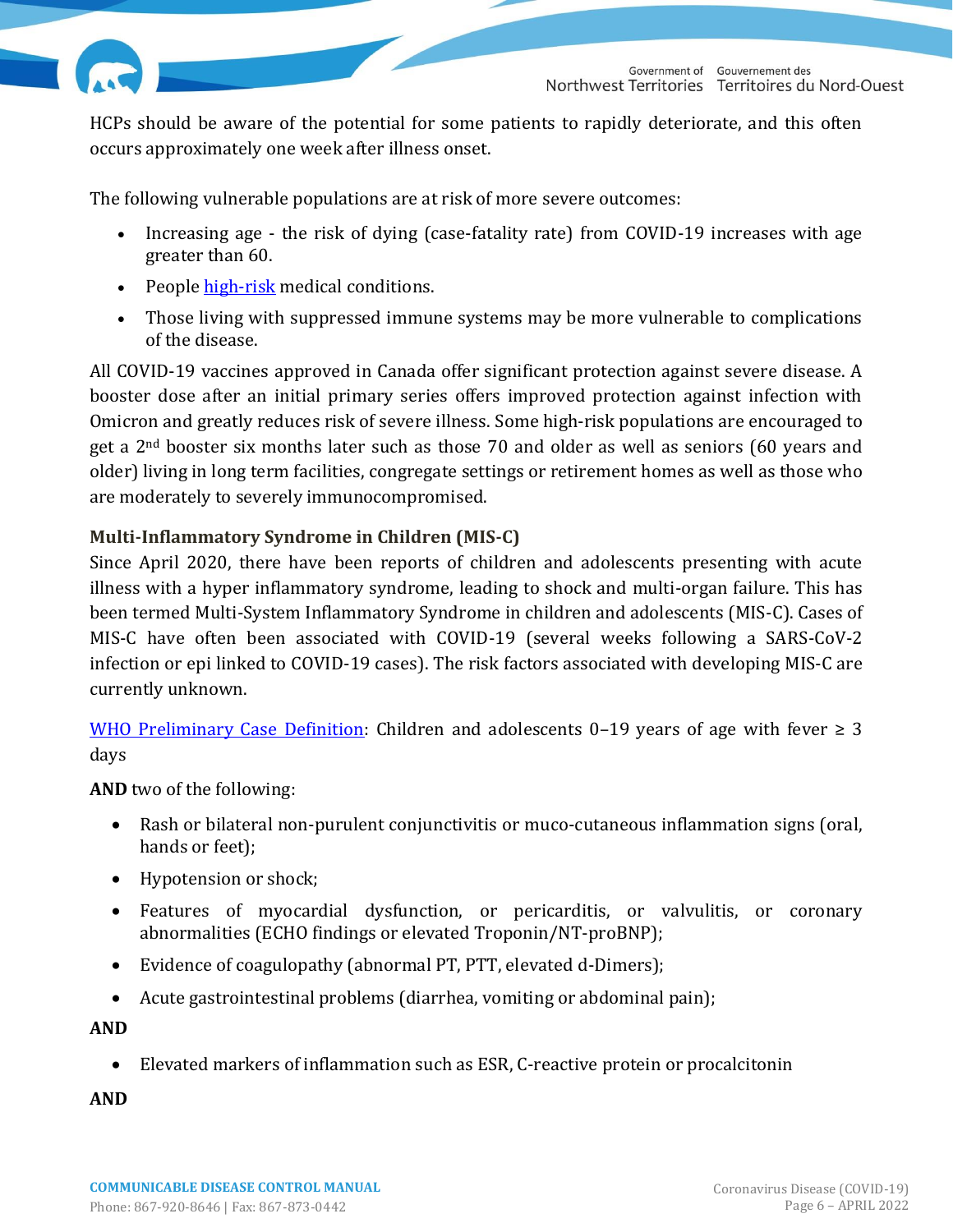

• No other obvious microbial cause of inflammation, including bacterial sepsis, staphylococcal or streptococcal shock syndromes

#### **WITH OR WITHOUT\***

o Evidence of COVID-19 (RT-PCR, antigen test or serology positive);

## **OR**

• COVID-19 exposure

Complete and fax (867) 873-0442 the [COVID-19 or Influenza Reinfections](https://www.hss.gov.nt.ca/professionals/sites/professionals/files/resources/covid-19-influenza-severe-outcome-surveillance-report-form.pdf) and Severe Outcome [Surveillance](https://www.hss.gov.nt.ca/professionals/sites/professionals/files/resources/covid-19-influenza-severe-outcome-surveillance-report-form.pdf) to the OCPHO within **24 hours** for suspected or confirmed cases of MIS-C as well as completing all MIS-C reporting documentation as per [NTHSSA guidelines.](https://ournthssa.ca/)

For more information on MIS-C in Canada refer to [Multisystem inflammatory syndrome in](https://www.canada.ca/en/public-health/services/reports-publications/canada-communicable-disease-report-ccdr/monthly-issue/2021-47/issue-11-november-2021/multisystem-inflammatory-syndrome-children-canada.html)  [children in Canada](https://www.canada.ca/en/public-health/services/reports-publications/canada-communicable-disease-report-ccdr/monthly-issue/2021-47/issue-11-november-2021/multisystem-inflammatory-syndrome-children-canada.html) and the Alberta Health [MIS-C Public Health Disease Management Guideline.](https://open.alberta.ca/dataset/multisystem-inflammatory-syndrome-in-children-and-adolescents)

#### **Post COVID-19 Condition**

Post COVID-19 condition is a term used for a wide range of new, returning, or ongoing health problems people can experience more than four weeks after their COVID-19 infection. Post COVID-19 condition occurs in individuals with a history of probable or confirmed SARS-CoV-2 infection, usually 3 months from the onset of COVID-19 with symptoms that last for at least 2 months and cannot be explained by an alternative diagnosis. Common symptoms include, but are not limited to,

- fatigue,
- shortness of breath,
- cognitive dysfunction

Symptoms generally have an impact on everyday functioning. Symptoms may be new onset following initial recovery from an acute COVID-19 episode or persist from the initial illness. Symptoms may also fluctuate or relapse over time.

Research is ongoing to better understand all the health impacts associated with COVID-19. For more information refer to the [CDC](https://www.cdc.gov/coronavirus/2019-ncov/long-term-effects/index.html?CDC_AA_refVal=https%3A%2F%2Fwww.cdc.gov%2Fcoronavirus%2F2019-ncov%2Flong-term-effects.html) and [WHO.](https://www.who.int/publications/i/item/WHO-2019-nCoV-Post_COVID-19_condition-Clinical_case_definition-2021.1)

#### **Transmission**

- SARS-CoV-2 is primarily transmitted person to person via respiratory droplet (i.e. coughing, sneezing, or talking) or direct contact (e.g. hugging or kissing).
- Airborne transmission can occur during aerosol-generating medical procedures (AGMPs), e.g. cardio-pulmonary resuscitation, sputum induction, nebulized treatments, intubation, dental procedures, etc.
- Airborne (or "Aerosol") transmission can occur in specific settings outside of medical facilities, particularly in indoor, crowded and inadequately ventilated spaces, where infected person(s) spend long periods of time with others.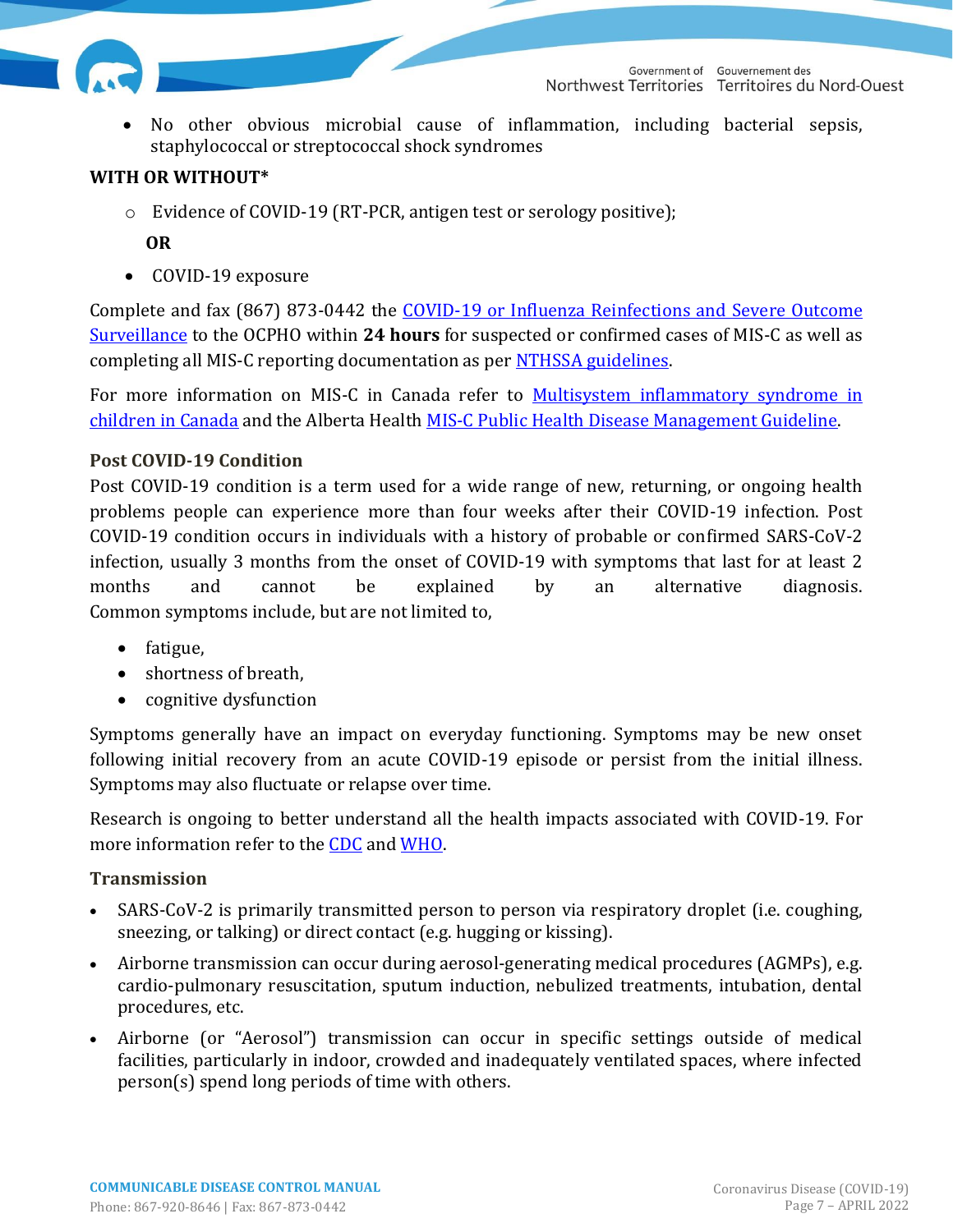

- SARS-CoV-2 may be transmitted from indirect contact via contaminated objects or surfaces (fomites) and then touching one's own mouth, nose, or eyes. Transmission risk from surfaces, however, is low.
- The virus can survive on some surfaces for days but is easily inactivated by disinfectants.
- Although there is detection of viral RNA in breast milk samples, there is no evidence of transmission during breast feeding.
- Research indicates that some [variants](https://www.canada.ca/en/public-health/services/diseases/2019-novel-coronavirus-infection/health-professionals/testing-diagnosing-case-reporting/sars-cov-2-variants-national-definitions-classifications-public-health-actions.html#a3) are associated with increased transmissibility.

## **Communicable Period**

There is evidence of transmission occurring up to 48 – 72 hours before symptom onset or from individuals who are asymptomatic. Highest risk of transmission is 48 hours before and up to 3 days after onset of illness viral load decreases proportionately to negligible after 10 days after onset of illness.

For mild cases that do not require hospitalization, evidence from observational and laboratory studies suggest they are no longer communicable 10 days after the onset of illness, as long as they have improved clinically. Severe and critical cases are communicable for longer periods. Experience from other respiratory viral infections suggests that immunocompromised individuals with COVID-19 may be infectious for longer periods.

There is no current evidence suggesting that VOCs cause infection beyond the communicable period of wild-type SARS-CoV-2.

The communicable period of the confirmed or probable case is:

- **Symptomatic**: Two days before until a minimum of 10 days after symptom onset in a confirmed or probable case in those with mild illness. Critical cases are likely communicable for up to 20 days after symptom onset. \*
- **Asymptomatic**: Two days before until a minimum of 10 days after the date the lab sample was collected from a confirmed case
- The communicable period may be longer in those with progressive or severe illness
- NAAT positivity from respiratory samples or cough may persist for prolonged periods after an infection and does not necessarily infer communicability

Risk of transmission is likely highest during the early symptomatic period as viral shedding is greatest at that time.

\*Critical illness is defined as requiring ICU level of care for COVID-19 illness (e.g., respiratory dysfunction, hypoxia, shock and/or multi-system organ dysfunction).

#### **Incubation Period**

The incubation period ranges from 1-14 days with median estimates of 5-6 days for non-VOC. Some studies estimated the median incubation period for Alpha and Delta variant to be about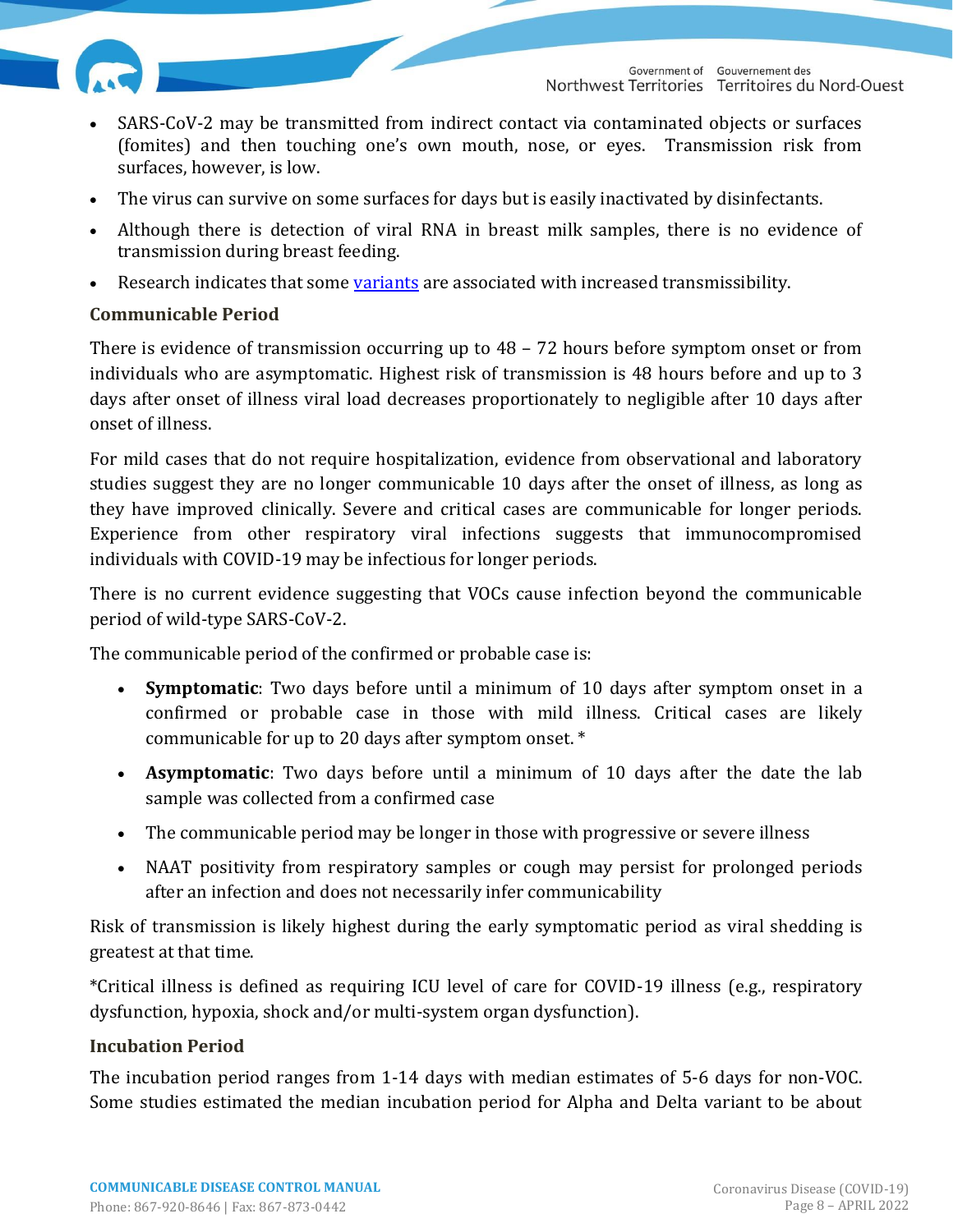

two days shorter (e.g. 3-4 days). Early studies suggest incubation period may be shorter for the Omicron variant with a median of 3 days. Public Health recommendations in the posted guideline is for the current Omicron context.

#### **Clinical Guidance**

- o For patient-specific clinical management follow NT[HSSA clinical practice guidelines,](https://ournthssa.ca/hubs/covid-19-information/covid19-tools-resources/)  [directives, protocols and procedures](https://ournthssa.ca/hubs/covid-19-information/covid19-tools-resources/)
- o Alberta Health Services [current guidance for the management of adult hospitalized](https://www.albertahealthservices.ca/assets/info/ppih/if-ppih-covid-19-recommendations.pdf)  [patients with COVID-19](https://www.albertahealthservices.ca/assets/info/ppih/if-ppih-covid-19-recommendations.pdf)

#### <span id="page-8-0"></span>**Reinfection**

The Public Health Agency of Canada (PHAC) defines reinfection as laboratory-based or timebased.

#### *Laboratory-based Reinfection*

A previously confirmed case that has a subsequent infection of SARS-CoV-2 where there is laboratory evidence supporting two different infections.

Laboratory evidence includes:

• Genome sequencing or variant of concern (VOC) screening PCR testing indicates two distinct SARS-CoV-2 infections

*OR*

One of the infections was confirmed to be a variant of interest [\(VOI\)/VOC](https://www.canada.ca/en/public-health/services/diseases/2019-novel-coronavirus-infection/health-professionals/testing-diagnosing-case-reporting/sars-cov-2-variants-national-definitions-classifications-public-health-actions.html) or mutations associated with VOI/VOC based on genome sequencing or VOC screening PCR testing

*AND*

• The other infection occurred when the VOI/VOC was not circulating in Canada

#### *Time-based Reinfection*

• A previously confirmed case that has a subsequent confirmed infection of SARS-CoV-2 at least 90 days after the previous infection using episode date\*\*

#### *AND*

• Does not meet the laboratory-based reinfection case definition

#### **Notes**

\*Public health or clinical judgement should be used to rule out situations where a possible reinfection has been attributed to prolonged viral shedding (i.e., consider if prolonged viral shedding is more likely than reinfection).

\*\* If case is symptomatic, then episode date uses symptom onset date and if symptom onset date is unavailable or the case is asymptomatic, then the earliest of the following dates could be used as proxy for classification: laboratory specimen collection date, laboratory testing date or reported date.

The judgement of a relevant public health authority may be used to identify reinfection cases based on new exposures or symptoms if the above criteria are not met.

It is recommended that previously positive cases who are newly symptomatic and have a positive rapid antigen test or point of care test greater than 90 days from the date of initial infection receive confirmatory PCR testing for re-infection confirmation and potential variant screening.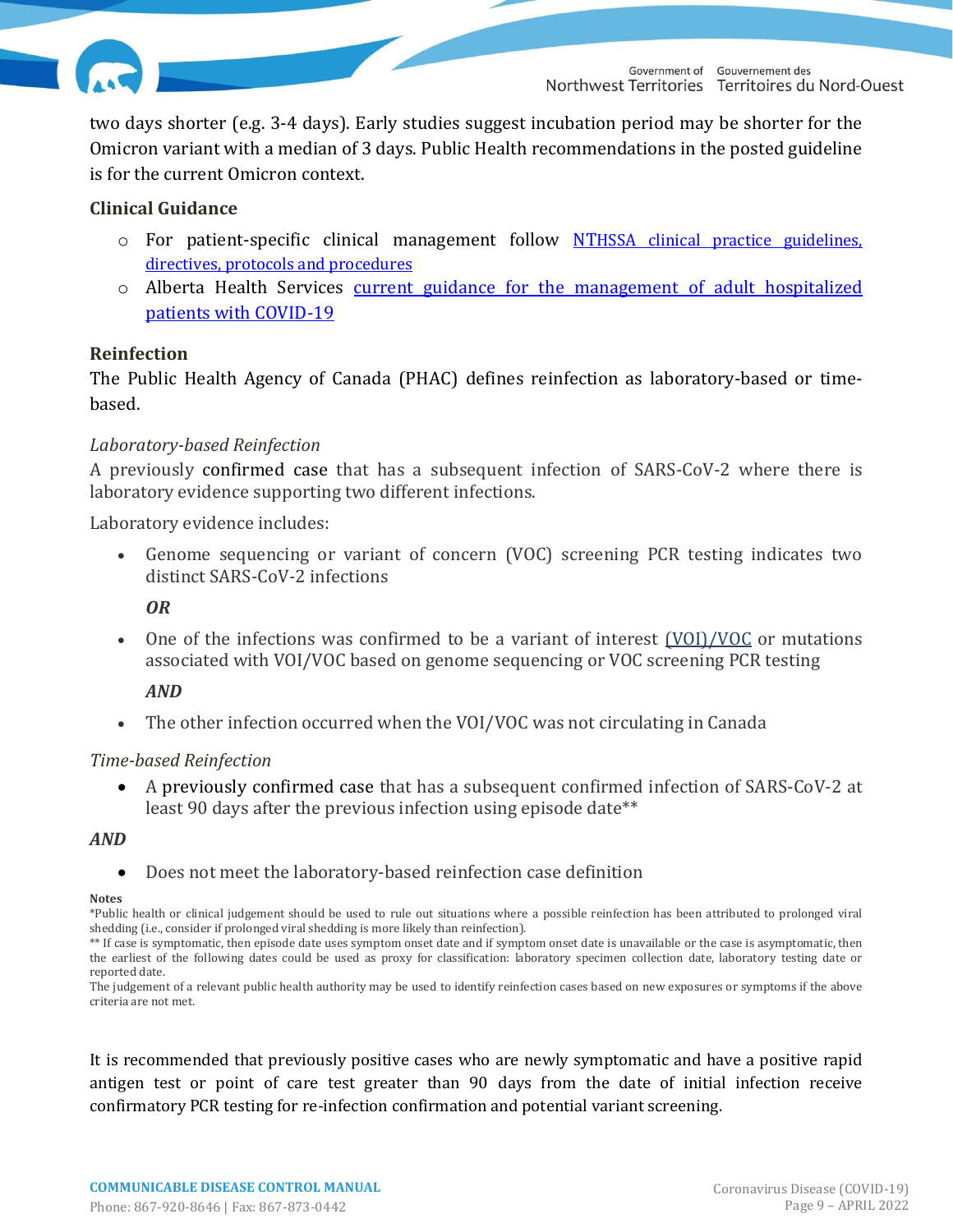

Government of Gouvernement des Northwest Territories Territoires du Nord-Ouest

# <span id="page-9-1"></span><span id="page-9-0"></span>**5. PUBLIC HEALTH MEASURES**

In an effort to help prevent or reduce the spread of COVID-19 in the NWT, OCPHO advises that the NWT population:

- Follow all [current recommendations;](https://www.hss.gov.nt.ca/en/services/covid-19/current-recommendations)
- Stay home when sick;
- Use healthy [respiratory practices](https://www.hss.gov.nt.ca/sites/hss/files/resources/healthy-respiratory-practices.pdf) and perform frequent [hand hygiene;](https://www.hss.gov.nt.ca/sites/hss/files/resources/handwashinginfographicbig-web.pdf)
- Consider wearing a mask in indoor public places;
- Practic[e physical distancing;](https://www.canada.ca/content/dam/phac-aspc/documents/services/publications/diseases-conditions/coronavirus/social-distancing/social-distancing-eng.pdf)
- Minimize number of contacts;
- Not visiting those a[t high-risk](https://www.canada.ca/en/public-health/services/publications/diseases-conditions/people-high-risk-for-severe-illness-covid-19.html) while symptomatic;
- Work from home (remotely) or alone if the option is available;
- Avoid high risk activities

## **Public Health Measures for Symptomatic Individuals**

If an individual has complaints o[f signs or symptoms consistent with COVID-19:](#page-3-1)

- Review the NWT Office of the Chief Public Health Officer Public Health Management of [COVID-19 algorithm](https://www.hss.gov.nt.ca/professionals/sites/professionals/files/resources/ocpho_covid-19_algorithm_apr_1.pdf)
- Advise the use of the [Self-Assessment Tool](https://form.jotform.com/220104262304235) to determine if testing or clinical assessment is recommended
- If testing or clinical assessment is indicated and the individual tests **positive**
	- o Use [NTHSSA clinical algorithms](https://ournthssa.ca/hubs/covid-19-information/covid19-tools-resources/) to manage the case
	- o Consider [public health measures](#page-9-1) for 10 days from symptom onset
	- o Follow all [reporting guidelines](#page-2-0) as applicable
- If testing or clinical assessment is indicated and the individual tests **negative**
	- o No further COVID-19 testing is required
	- o Consider if there are other areas of concern and manage appropriately
	- o Consider [public health measures](#page-9-1) for 10 days from symptom onset
- If testing or clinical assessment is not indicated
	- o Consider [public health measures](#page-9-1) for 10 days from symptom onset

## **Key Investigation**

Confirm the diagnosis and that individual meets case definition and reporting requirements.

- Ensure appropriate clinical specimen(s) have been collected (see Diagnosis Section).
- Obtain history of illness including date of onset of signs and symptoms.
- Determine immunization status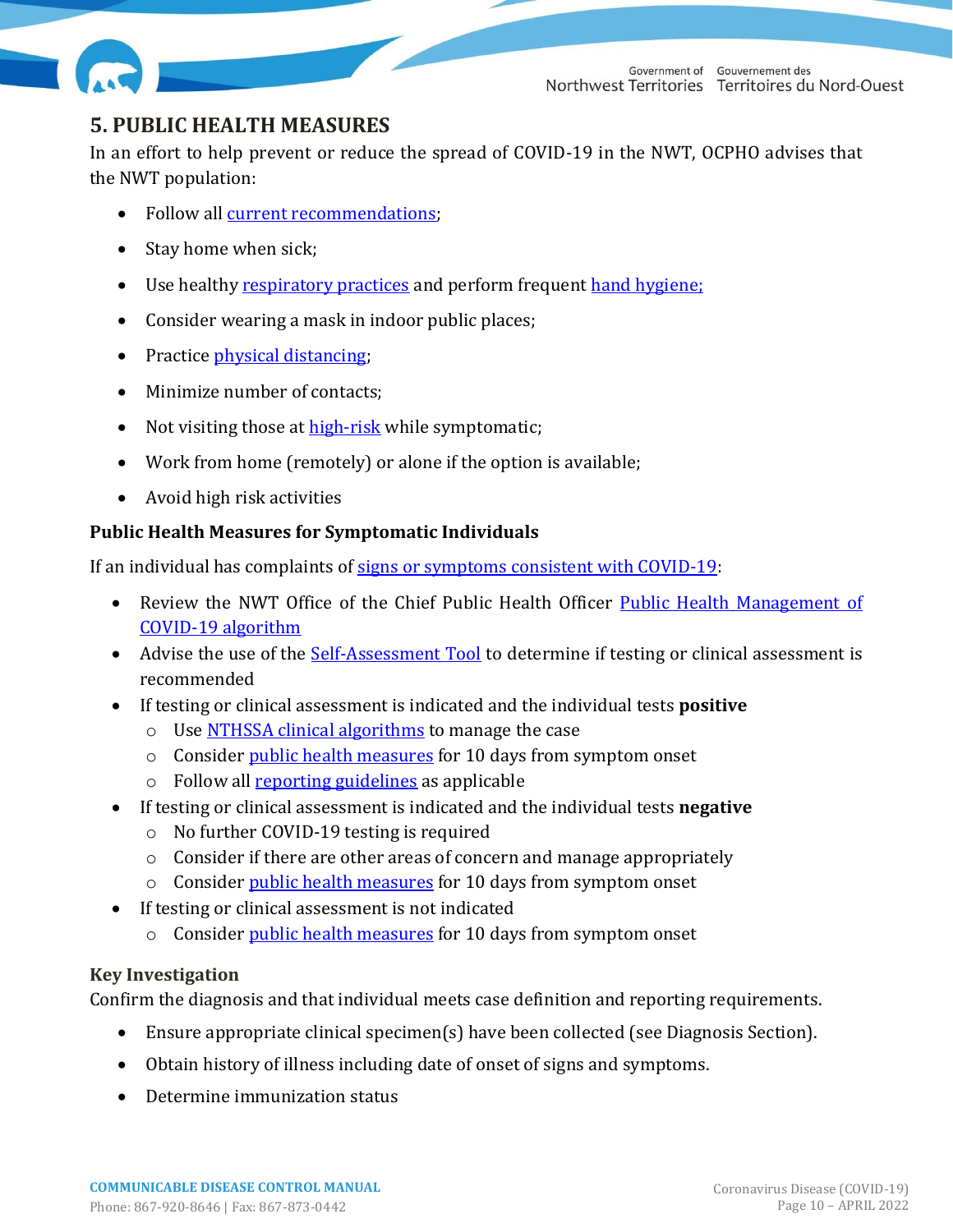

- Determine previous COVID-19 infection and assess for potential [reinfection.](#page-8-0)
- Determine spectrum of illness and if case requires hospitalization or if they can be managed at home
- Determine any underlying chronic or immunocompromising condition(s)
- Determine possible source of infection:
	- o Identify recent travel/residence history inside and outside Canada including dates of travel, itineraries and mode of transportation (e.g., airplane, train, etc.);
	- o Identify type of contact within health care settings with known COVID-19 cases (e.g., work, visiting patient, etc.), if applicable;
	- o Recent contact with a known COVID-19 case or a person with COVID-19-like illness
	- o Assess if other members in the household have similar symptoms or have had any contact with a known COVID-19 case/person with COVID-19 symptoms.
- Determine occupation (e.g., healthcare worker or works with vulnerable individuals i.e., long-term care facilities/continuing care/group homes/shelters)
- Determine possible transmission settings (e.g., acute care or congregate care/living settings)
- For public health management of a laboratory confirmed asymptomatic case at testing (not meeting the criteria of having two or more of the symptoms listed in clinical illness for at least 24 hours in the seven days prior to specimen collection), the period of communicability that may be used is 48 hours before laboratory specimen was collected to 10 days after the date of specimen collection. (NOTE: The period of communicability may be longer if they develop symptoms during the 10 days after lab specimen collection date)

NOTE: Due to the changes in quarantine recommendations:

 $\circ$  In high-risk settings such as LTCFs or congregate living settings, the facility's IPC and exposure control plan should be consulted for contact management

#### **Management of Cases**

- For clinical management of all cases, follow organizational/NTHSSA clinical practice [guidelines, directives, protocols and procedures](https://ournthssa.ca/hubs/covid-19-information/covid19-tools-resources/)
- Provide the case with information about disease transmission and measures to minimize transmission, including [practicing proper hand hygiene](https://www.hss.gov.nt.ca/sites/hss/files/resources/handwashinginfographicbig-web.pdf) and [respiratory practices,](https://www.hss.gov.nt.ca/sites/hss/files/resources/healthy-respiratory-practices.pdf) [physical distancing](https://www.canada.ca/content/dam/phac-aspc/documents/services/publications/diseases-conditions/coronavirus/social-distancing/social-distancing-eng.pdf) and use of medical/non-medical masks (NMM) as per organizational/HSSAs directives, protocols and procedures.
- Follow these links for information for people with COVID-19 in the home:
	- **[Enhanced Cleaning Guidelines](https://www.hss.gov.nt.ca/sites/hss/files/resources/enhanced-cleaning-checklist_0.pdf)**
	- **[Current Recommendations](https://www.hss.gov.nt.ca/en/services/covid-19/current-recommendations)**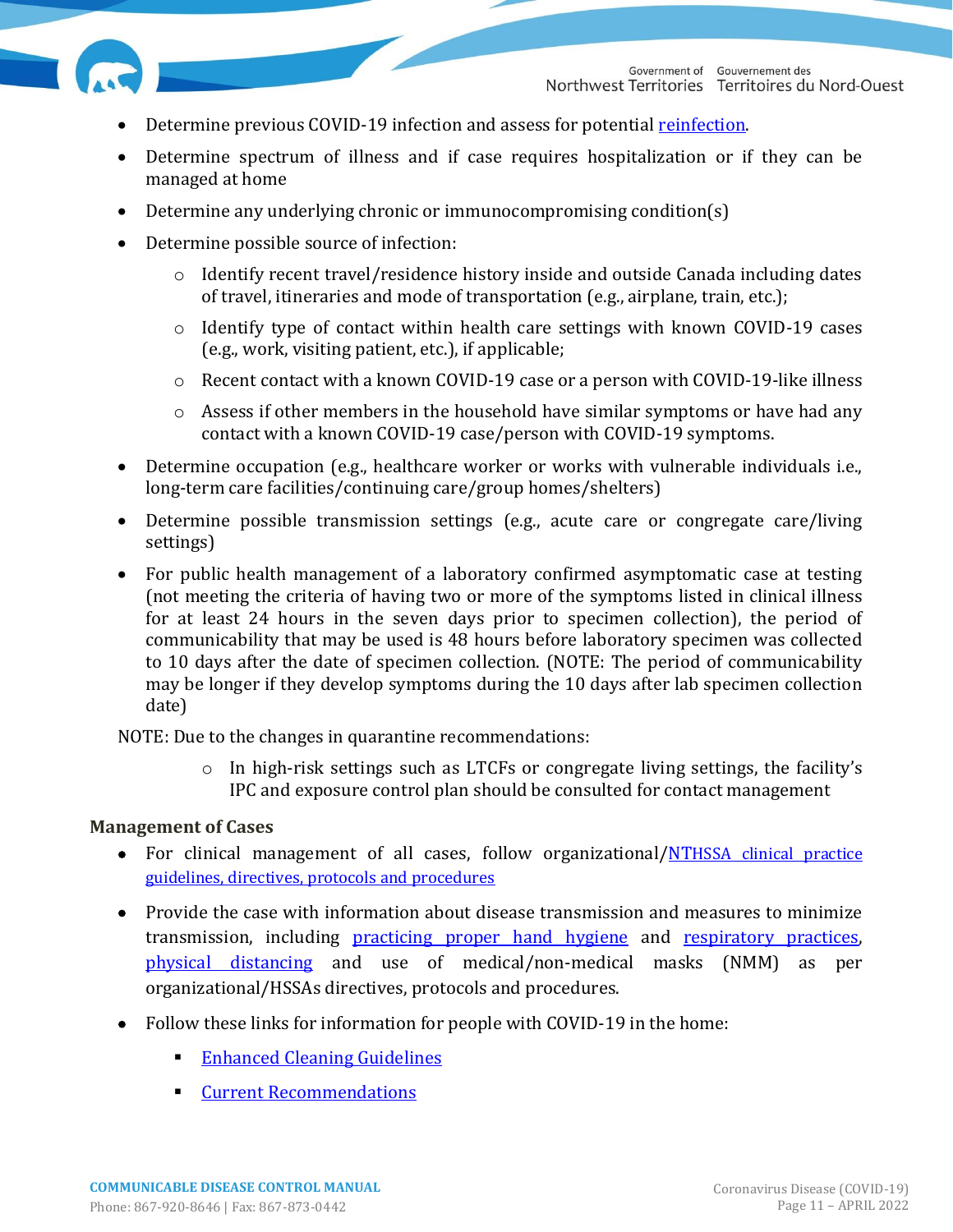

• Healthcare providers, individuals working in congregate settings, and employees in areas with high risk for transmission who are confirmed or probable COVID-19 cases should follow employer guidance and their facility's Infection Prevention and Control (IPC) guidance.

#### **Management of Hospitalized Cases**

- Isolation precautions apply for hospitalized cases. Consult with hospital Infection Prevention and Control (IPC) for recommendations.
- Provide the case with information about disease transmission and measures to minimize transmission, including [practicing proper hand hygiene](https://www.hss.gov.nt.ca/sites/hss/files/resources/handwashinginfographicbig-web.pdf) and [respiratory practices,](https://www.hss.gov.nt.ca/sites/hss/files/resources/healthy-respiratory-practices.pdf) [physical distancing](https://www.canada.ca/content/dam/phac-aspc/documents/services/publications/diseases-conditions/coronavirus/social-distancing/social-distancing-eng.pdf) and use of medical/non-medical masks (NMM) as per organizational/HSSAs directives, protocols and procedures.
- Provide information on immunization as applicable
- For information on infection prevention and control precautions refer to the following:
	- o [NTHSSA IPC Resources](https://www.hss.gov.nt.ca/professionals/sites/professionals/files/resources/infection-control-manual.pdf)
	- o [Infection prevention and control for COVID-19: Interim guidance for acute](https://ournthssa.ca/document_library/infection-prevention-and-control-for-novel-coronavirus-covid-19-interim-guidance-for-acute-care/)  [healthcare settings.](https://ournthssa.ca/document_library/infection-prevention-and-control-for-novel-coronavirus-covid-19-interim-guidance-for-acute-care/)

#### **Discharge/Transfer of a Hospitalized Case**

• Hospitalized cases being discharged/transferred to congregate care facilities i.e. longterm care facilities or congregate living settings such as shelters/corrections should follow facility protocol on receiving patients with COVID-19

#### **Management of Non-Hospitalized Case**

- Provide the case with information about disease transmission and measures to minimize transmission, including [practicing proper hand hygiene](https://www.hss.gov.nt.ca/sites/hss/files/resources/handwashinginfographicbig-web.pdf) and [respiratory practices,](https://www.hss.gov.nt.ca/sites/hss/files/resources/healthy-respiratory-practices.pdf) [physical](https://www.canada.ca/content/dam/phac-aspc/documents/services/publications/diseases-conditions/coronavirus/social-distancing/social-distancing-eng.pdf)  [distancing](https://www.canada.ca/content/dam/phac-aspc/documents/services/publications/diseases-conditions/coronavirus/social-distancing/social-distancing-eng.pdf) and use of medical/non-medical masks (NMM) as per organizational/HSSAs directives, protocols and procedures.
- If the case requires non-urgent medical attention, advise them to contact their health care provider
- If they require urgent attention, advise them to call 911 and to let 911 know they have COVID-19 so that appropriate precautions can be taken to care for the case safely

#### **Management of an Immunocompromised Case**

• Based on experience from other respiratory viruses, especially influenza virus, immunocompromised confirmed cases may shed SARS-CoV-2 for a longer period of time

NOTE: If a patient has been given additional instructions by their physician/specialist they should follow the instructions of their physician/specialist.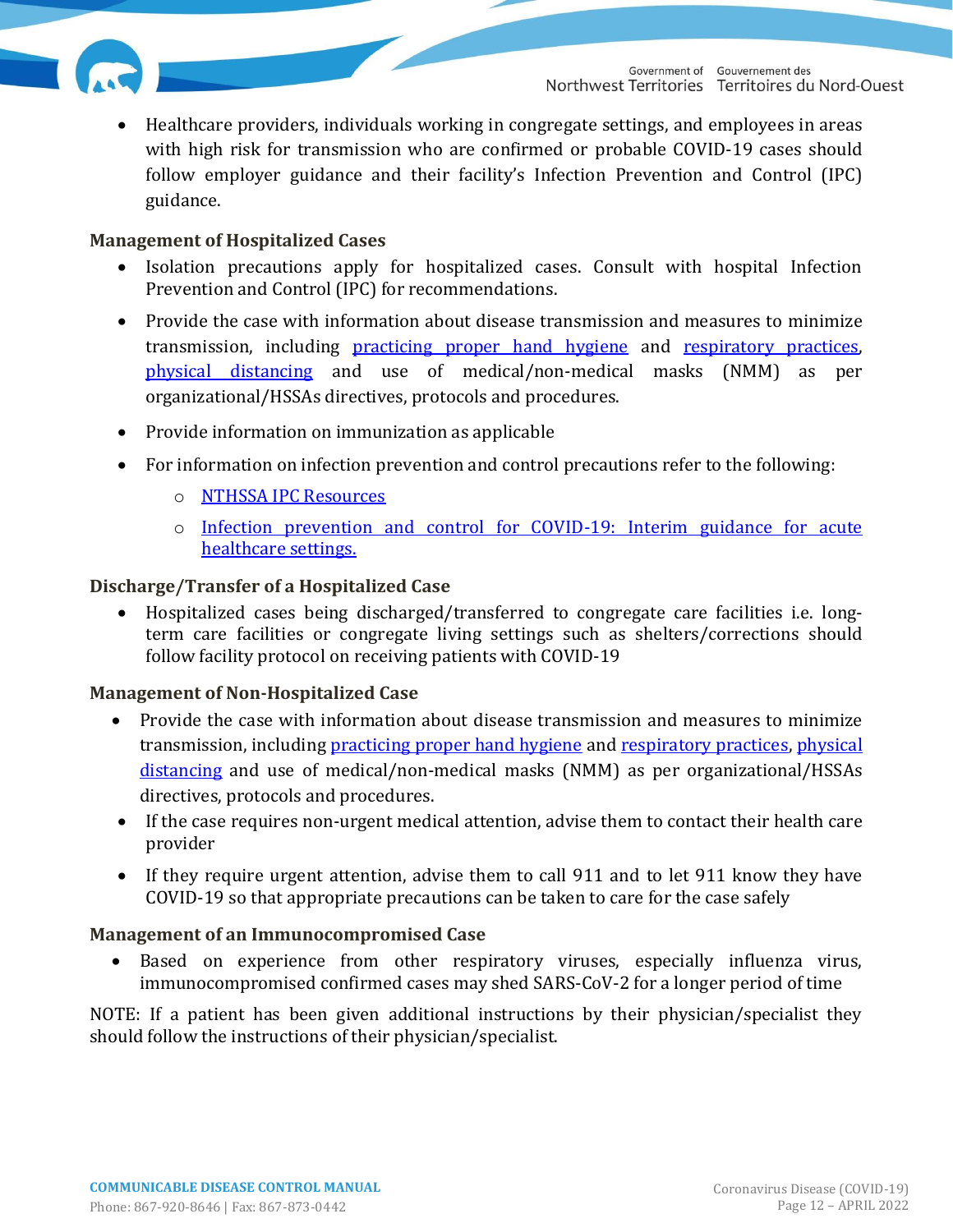

#### <span id="page-12-0"></span>**Outbreak Management**

- Immediately report to the OCPHO (867) 920-8646 any outbreak of COVID-19 in a hospital, congregate living setting (i.e., prison/correctional facility) or LTCF as defined as
	- o Two or more confirmed cases (staff and/or clients) where transmission was acquired within the facility by best assessment
- Immediately report any increased COVID-19 activity within a facility to the infection prevention and control practitioner for management guidance
- An outbreak can be declared over 14 days after the last case's exposure during their communicable period to other residents/staff

#### **Management of Contacts**

- [Practice healthy respiratory practices](https://www.hss.gov.nt.ca/sites/hss/files/resources/healthy-respiratory-practices.pdf)
- Practice [proper hand hygiene](https://www.hss.gov.nt.ca/sites/hss/files/resources/handwashinginfographicbig-web.pdf)
- Wear a mask when in the presence of a positive case
- Stay home if symptomatic
- Determine if testing is indicated with the [Self-Assessment Tool](https://form.jotform.com/220104262304235)

#### **Prevention**

• Follow [current recommendations](https://www.hss.gov.nt.ca/en/services/covid-19/current-recommendations)

#### **Vaccination**

- All COVID-19 vaccines approved in Canada offer significant protection against severe disease
- A booster dose after an initial primary series offers improved protection and greatly reduces risk of severe illness. Select high risk populations would benefit from a 2nd booster dose six months after first booster.
- COVID-19 vaccines are publicly funded in the NWT as per the NWT Immunization [Schedule](https://www.hss.gov.nt.ca/professionals/en/nwt-immunization-schedule-health-care-professionals)
- Employer vaccine mandates are individual to employer policies and the CPHO does not provide exemptions for these types of mandates

For more information on COVID-19 vaccines, see the **Canadian Immunization Guide** and NTHSSA [COVID-19 vaccine resources.](https://www.hss.gov.nt.ca/en/services/immunization-vaccination)

#### **Workplace Health and Safety**

NWT's *Safety Act* and *Occupational Health and Safety Regulations* are key measures to protect workers in NWT. Workers' Safety and Compensation Commission (WSCC) collaborates closely with employers to create safe working environments. Health centres, public health teams, HCPs, GNWT departments, and HSSAs should follow [WSCC guidance](https://www.wscc.nt.ca/) and advocate for safe workplaces for their clients.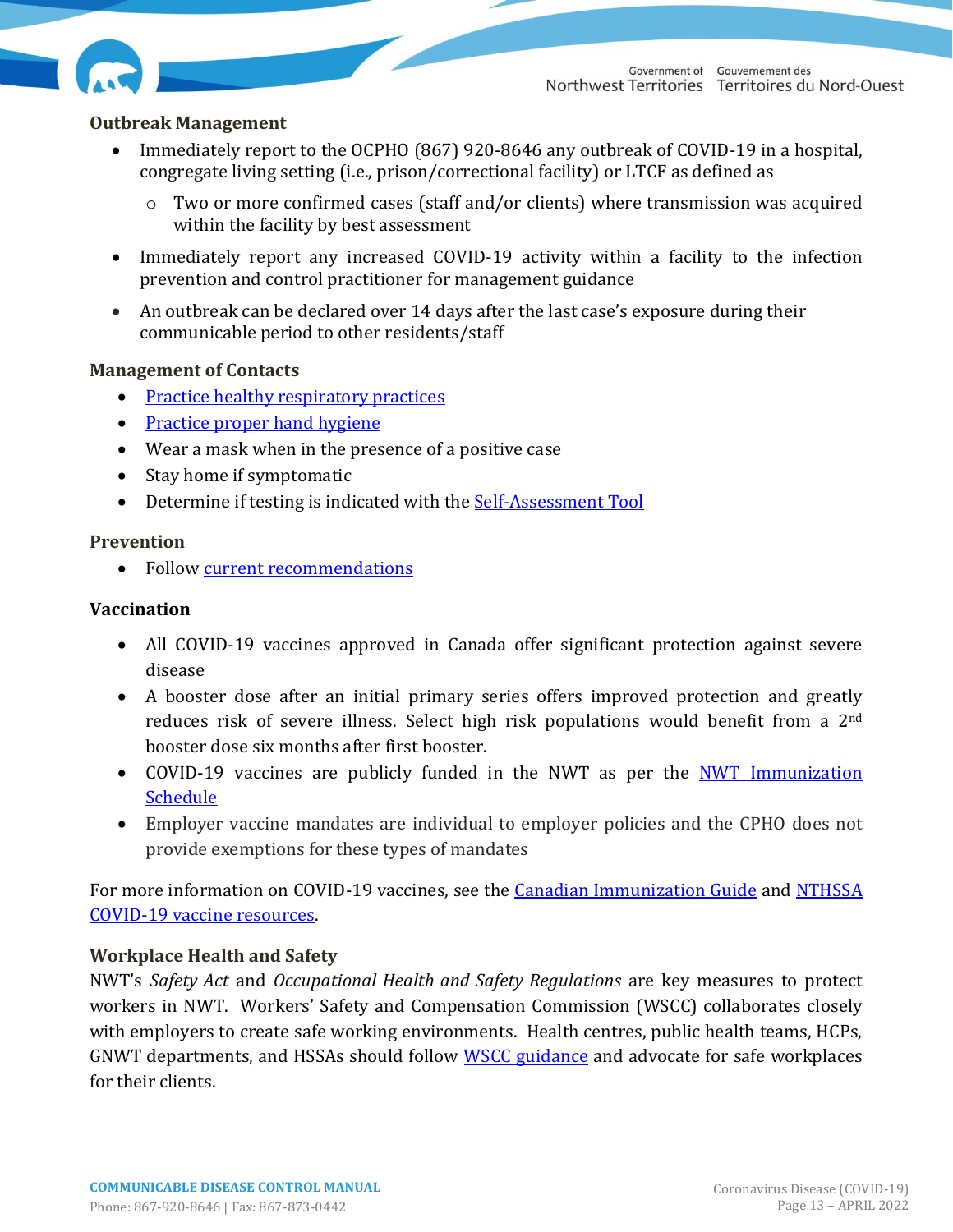

Government of Gouvernement des Northwest Territories Territoires du Nord-Ouest

# <span id="page-13-0"></span>**6. PUBLIC & HEALTH PROFESSIONAL EDUCATION**

For more information about COVID-19:

• **Government of the NWT Public**: [GNWT/COVID-19](https://www.gov.nt.ca/covid-19/)

**›** Public Resources: <https://www.gov.nt.ca/covid-19/en/resources>

- **Government of the NWT Healthcare Professional**: [GNWT HCP/COVID-19](https://www.hss.gov.nt.ca/professionals/en/services/coronavirus-disease-covid-19)
	- o Emergency Response Documents
	- o Reporting Documents
	- o Department Resources (Public Health Management Algorithm, Outbreak management documents and additional resources)
- **Northwest Territories Health & Social Services Authority Resources**: [NTHSSA/COVID-19](https://ournthssa.ca/hubs/covid-19-information/)
	- **EXECUTE: [NWT COVID-19 Self-Assessment Tool](https://form.jotform.com/220104262304235)**
	- The Government of Canada: [Canada/COVID-19](https://www.canada.ca/en/public-health/services/diseases/coronavirus-disease-covid-19.html?utm_campaign=not-applicable&utm_medium=vanity-url&utm_source=canada-ca_covid-19)
		- o *[Health Canada Quarantine Act](https://www.canada.ca/en/public-health/services/diseases/2019-novel-coronavirus-infection/latest-travel-health-advice.html#f)* and Information
	- Centers for Disease Control and Prevention (CDC)[: CDC/COVID-19](https://www.cdc.gov/coronavirus/2019-ncov/index.html)
	- World Health Organization (WHO): [WHO/COVID-19](https://www.who.int/emergencies/diseases/novel-coronavirus-2019)

# <span id="page-13-1"></span>**7. EPIDEMIOLOGY**

• For more information on the epidemiology of COVID-19 in the Northwest Territories (NWT) see: [Public Health](https://www.gov.nt.ca/covid-19/sites/covid/files/resources/pho_-_mpr_en_2.pdf) Dashboard and [Epidemiological Summary of Communicable Diseases HSS](http://www.professionals.hss.gov.nt.ca/tools/policies-and-guidelines-standards-and-manuals/epi-summary-communicable-diseases)  [Professionals](http://www.professionals.hss.gov.nt.ca/tools/policies-and-guidelines-standards-and-manuals/epi-summary-communicable-diseases)

# <span id="page-13-2"></span>**8. REFERENCES**

- 1. Alberta Health Services Notifiable Disease chapter COVID-19: <https://open.alberta.ca/publications/coronavirus-covid-19>
- 2. Alberta Precision Laboratories:
	- a. Alberta Health Services Acute Care COVID-19 Expanded Testing Algorithm May 28, 2020: [https://www.albertahealthservices.ca/assets/info/ppih/if-ppih-covid-19](https://www.albertahealthservices.ca/assets/info/ppih/if-ppih-covid-19-expanded-testing.pdf) [expanded-testing.pdf](https://www.albertahealthservices.ca/assets/info/ppih/if-ppih-covid-19-expanded-testing.pdf)
	- b. Laboratory Bulletin May 20, 2020; Rapid COVID-19 Testing Pilot for PLC and FMC inpatients: [https://www.albertahealthservices.ca/assets/wf/lab/wf-lab-bulletin](https://www.albertahealthservices.ca/assets/wf/lab/wf-lab-bulletin-rapid-covid19-testing-pilot-for-plc-and-fmc-inpatients.pdf)[rapid-covid19-testing-pilot-for-plc-and-fmc-inpatients.pdf](https://www.albertahealthservices.ca/assets/wf/lab/wf-lab-bulletin-rapid-covid19-testing-pilot-for-plc-and-fmc-inpatients.pdf)
	- c. Laboratory Bulletin May 29, 2020; Change in ordering respiratory pathogen panel (RPP) and COVID-19 testing: [https://www.albertahealthservices.ca/assets/info/ppih/if-ppih-covid-19-public](https://www.albertahealthservices.ca/assets/info/ppih/if-ppih-covid-19-public-health-lab-bulletin-change-rpp-covid-19-ordering.pdf)[health-lab-bulletin-change-rpp-covid-19-ordering.pdf](https://www.albertahealthservices.ca/assets/info/ppih/if-ppih-covid-19-public-health-lab-bulletin-change-rpp-covid-19-ordering.pdf)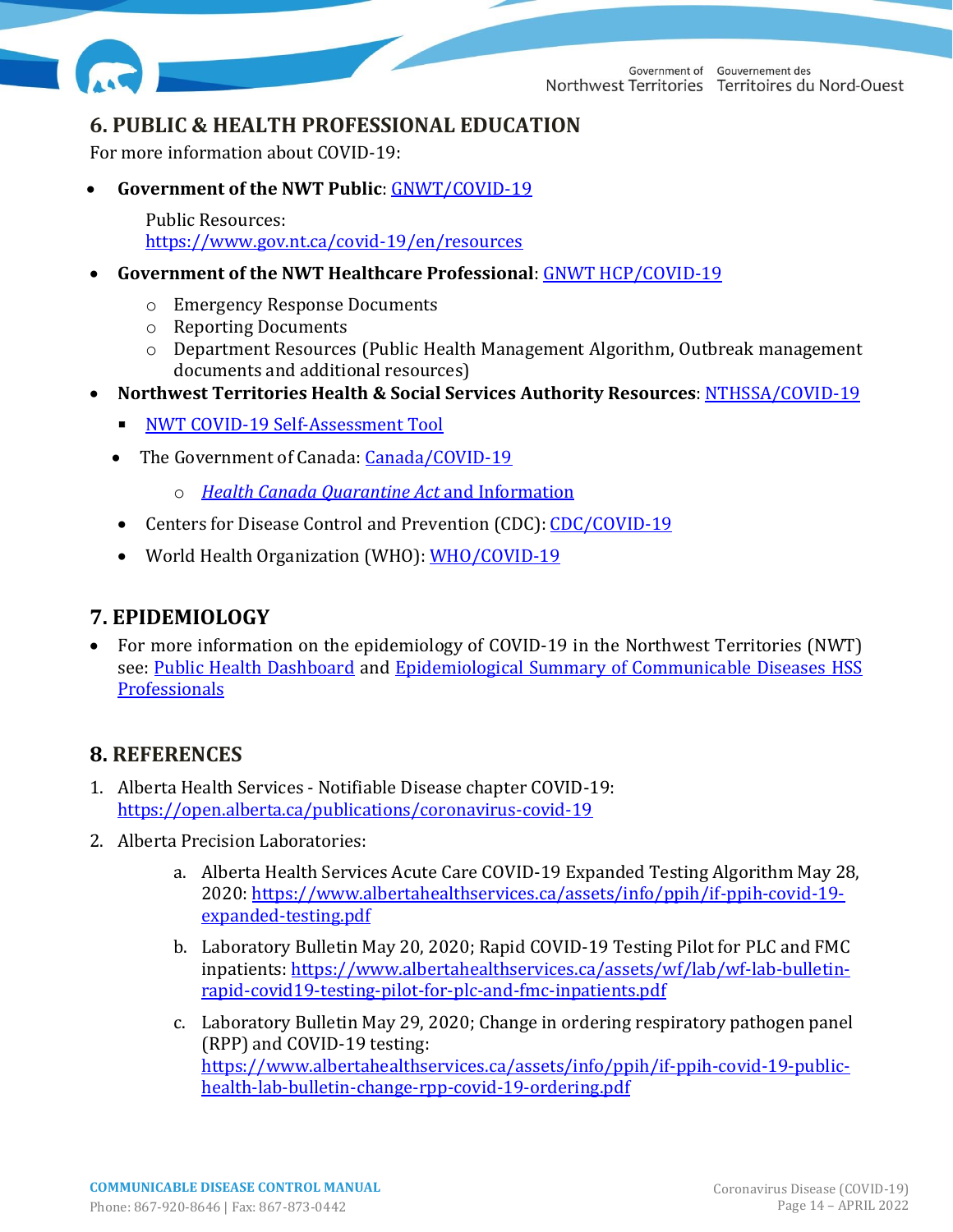

- 3. Centers for Disease Control and Prevention
	- a. Coronavirus (COVID-19) resources: [https://www.cdc.gov/coronavirus/2019](https://www.cdc.gov/coronavirus/2019-ncov/index.html) [ncov/index.html](https://www.cdc.gov/coronavirus/2019-ncov/index.html)
	- b. Interim Public Health Recommendations for Fully Vaccinated People: <https://www.cdc.gov/coronavirus/2019-ncov/vaccines/stay-up-to-date.html>
	- c. Post-COVID Conditions: [https://www.cdc.gov/coronavirus/2019-ncov/long-term](https://www.cdc.gov/coronavirus/2019-ncov/long-term-effects.html)[effects.html](https://www.cdc.gov/coronavirus/2019-ncov/long-term-effects.html)
- 4. European Centre for Disease Prevention and Control
	- a. SARS-CoV-2 variants of concern pose a higher risk for hospitalisation and intensive care admission[: https://www.ecdc.europa.eu/en/news-events/sars-cov-2](https://www.ecdc.europa.eu/en/news-events/sars-cov-2-variants-concern-posehigher-risk-hospitalisation-and-intensive-care) [variants-concern-posehigher-risk-hospitalisation-and-intensive-care](https://www.ecdc.europa.eu/en/news-events/sars-cov-2-variants-concern-posehigher-risk-hospitalisation-and-intensive-care)
	- b. Weekly epidemiological update: Omicron variant of concern (VOC) week 2 (data as of 13 January 2022): [https://www.ecdc.europa.eu/en/news-events/weekly](https://www.ecdc.europa.eu/en/news-events/weekly-epidemiological-update-omicron-variant-concern-voc-week-2-data-13-january-2022)[epidemiological-update-omicron-variant-concern-voc-week-2-data-13-january-](https://www.ecdc.europa.eu/en/news-events/weekly-epidemiological-update-omicron-variant-concern-voc-week-2-data-13-january-2022)[2022](https://www.ecdc.europa.eu/en/news-events/weekly-epidemiological-update-omicron-variant-concern-voc-week-2-data-13-january-2022)
- 5. Government of Canada
	- a. 2019 Novel Coronavirus infection (Wuhan, China): For health professionals: [www.canada.ca/en/public-health/services/diseases/2019-novel-coronavirus](http://www.canada.ca/en/public-health/services/diseases/2019-novel-coronavirus-infection/healthprofessionals.html)[infection/healthprofessionals.html](http://www.canada.ca/en/public-health/services/diseases/2019-novel-coronavirus-infection/healthprofessionals.html)
	- b. Authorized medical devices for uses related to COVID-19: List of authorized testing devices[: https://www.canada.ca/en/health-canada/services/drugs-health](https://www.canada.ca/en/health-canada/services/drugs-health-products/covid19-industry/medical-devices/authorized/list.html)[products/covid19-industry/medical-devices/authorized/list.html](https://www.canada.ca/en/health-canada/services/drugs-health-products/covid19-industry/medical-devices/authorized/list.html)
	- c. Variant of concern: [https://www.canada.ca/en/public](https://www.canada.ca/en/public-health/services/diseases/2019-novel-coronavirus-infection/health-professionals/testing-diagnosing-case-reporting/sars-cov-2-variants-national-definitions-classifications-public-health-actions.html)[health/services/diseases/2019-novel-coronavirus-infection/health](https://www.canada.ca/en/public-health/services/diseases/2019-novel-coronavirus-infection/health-professionals/testing-diagnosing-case-reporting/sars-cov-2-variants-national-definitions-classifications-public-health-actions.html)[professionals/testing-diagnosing-case-reporting/sars-cov-2-variants-national](https://www.canada.ca/en/public-health/services/diseases/2019-novel-coronavirus-infection/health-professionals/testing-diagnosing-case-reporting/sars-cov-2-variants-national-definitions-classifications-public-health-actions.html)[definitions-classifications-public-health-actions.html](https://www.canada.ca/en/public-health/services/diseases/2019-novel-coronavirus-infection/health-professionals/testing-diagnosing-case-reporting/sars-cov-2-variants-national-definitions-classifications-public-health-actions.html)
- 6. Government of the Northwest Territories, HSS Professionals Coronavirus Disease (COVID-19):

<https://www.hss.gov.nt.ca/professionals/en/services/coronavirus-disease-covid-19>

- 7. Government of the Northwest Territories, Public GNWT's Response to COVID-19: <https://www.gov.nt.ca/covid-19/>
- 8. Hui DS, Azhar EI, Madani TA, Ntoumi F, Kock R, Dar O, et al. The continuing 2019-nCoV [epidemic threat of novel coronaviruses to global health The latest 2019 novel coronavirus](https://www.ncbi.nlm.nih.gov/pmc/articles/PMC7128332/)  [outbreak in Wuhan, China. 2020](https://www.ncbi.nlm.nih.gov/pmc/articles/PMC7128332/)
- 9. Laverty M, Salvadori M, Squires SG, Ahmed M, Eisenbeis L, Lee S, et al. Multisystem inflammatory syndrome in children in Canada: [https://www.canada.ca/content/dam/phac](https://www.canada.ca/content/dam/phac-aspc/documents/services/reports-publications/canada-communicabledisease-report-ccdr/monthly-issue/2021-47/issue-11-november-2021/ccdrv47i11a03-eng.pdf)[aspc/documents/services/reports-publications/canada-communicabledisease-report](https://www.canada.ca/content/dam/phac-aspc/documents/services/reports-publications/canada-communicabledisease-report-ccdr/monthly-issue/2021-47/issue-11-november-2021/ccdrv47i11a03-eng.pdf)[ccdr/monthly-issue/2021-47/issue-11-november-2021/ccdrv47i11a03-eng.pdf](https://www.canada.ca/content/dam/phac-aspc/documents/services/reports-publications/canada-communicabledisease-report-ccdr/monthly-issue/2021-47/issue-11-november-2021/ccdrv47i11a03-eng.pdf)
- 10. National Collaborating Centre for Environmental Health. The Basics of SARS-CoV-2: <https://ncceh.ca/documents/evidence-review/basics-sarscov-2-transmission>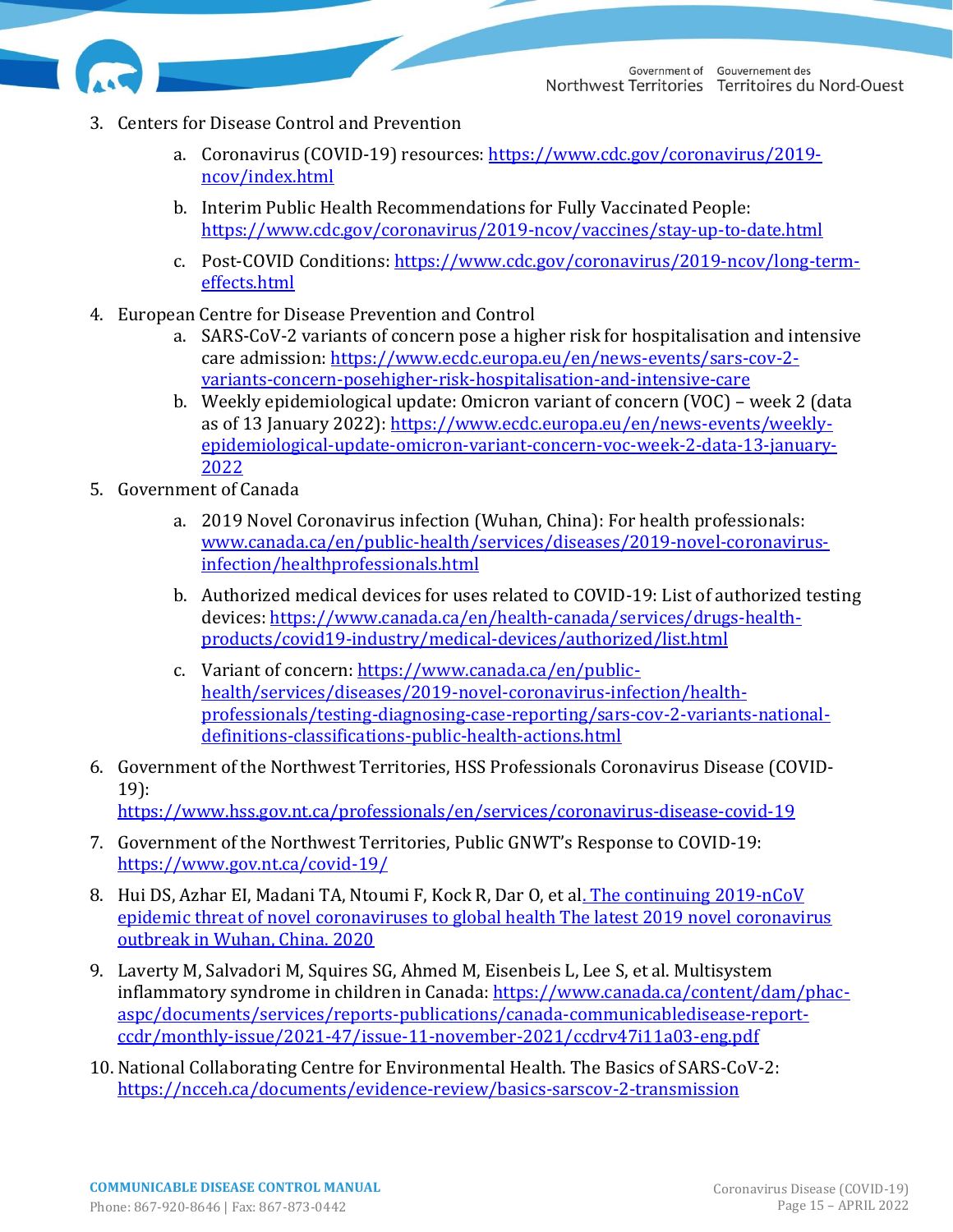

- 11. NWT Health and Social Services Authority
	- a. Lab Memos: <https://ournthssa.ca/category/lab-diagnostic-imaging/lab-memos/>
	- b. Public Website: [https://www.nthssa.ca/en/services/coronavirus-disease-covid-](https://www.nthssa.ca/en/services/coronavirus-disease-covid-19-updates)[19-updates](https://www.nthssa.ca/en/services/coronavirus-disease-covid-19-updates)
- 12. Province of Ontario, Ministry of Health Infectious Diseases Protocol, Coronavirus chapter: [http://www.health.gov.on.ca/en/pro/programs/publichealth/oph\\_standards/docs/coronavi](http://www.health.gov.on.ca/en/pro/programs/publichealth/oph_standards/docs/coronavirus_chapter.pdf) rus chapter.pdf
- 13. Public Health Agency of Canada
	- a. Guidance for repeated PCR testing in individuals previously positive for COVID-19: [https://www.canada.ca/en/public-health/services/diseases/2019-novel](https://www.canada.ca/en/public-health/services/diseases/2019-novel-coronavirus-infection/guidance-documents/repeated-pcr-testing-individuals-previously-positive-covid-19.html)[coronavirus-infection/guidance-documents/repeated-pcr-testing-individuals](https://www.canada.ca/en/public-health/services/diseases/2019-novel-coronavirus-infection/guidance-documents/repeated-pcr-testing-individuals-previously-positive-covid-19.html)[previously-positive-covid-19.html](https://www.canada.ca/en/public-health/services/diseases/2019-novel-coronavirus-infection/guidance-documents/repeated-pcr-testing-individuals-previously-positive-covid-19.html)
	- b. Psychology Works Fact Sheet Psychological Impacts of the Coronavirus: [https://cpa.ca/psychology-works-fact-sheet-psychological-impacts-of-the](https://cpa.ca/psychology-works-fact-sheet-psychological-impacts-of-the-coronavirus-covid-19/)[coronavirus-covid-19/](https://cpa.ca/psychology-works-fact-sheet-psychological-impacts-of-the-coronavirus-covid-19/)
	- c. Summaries of Recent Evidence: [https://www.canada.ca/en/public](https://www.canada.ca/en/public-health/services/diseases/2019-novel-coronavirus-infection/canadas-reponse/summaries-recent-evidence.html)[health/services/diseases/2019-novel-coronavirus-infection/canadas](https://www.canada.ca/en/public-health/services/diseases/2019-novel-coronavirus-infection/canadas-reponse/summaries-recent-evidence.html)[reponse/summaries-recent-evidence.html](https://www.canada.ca/en/public-health/services/diseases/2019-novel-coronavirus-infection/canadas-reponse/summaries-recent-evidence.html)
	- d. Vulnerable Populations: [https://www.canada.ca/en/public-health/services/publications/diseases](https://www.canada.ca/en/public-health/services/publications/diseases-conditions/vulnerable-populations-covid-19.html)[conditions/vulnerable-populations-covid-19.html](https://www.canada.ca/en/public-health/services/publications/diseases-conditions/vulnerable-populations-covid-19.html)
- 14. Public Health Ontario
	- a. COVID-19 Variants of Concern (VOCs): [https://www.publichealthontario.ca/en/diseases-and-conditions/infectious](https://www.publichealthontario.ca/en/diseases-and-conditions/infectious-diseases/respiratorydiseases/novel-coronavirus/variant)[diseases/respiratorydiseases/novel-coronavirus/variant](https://www.publichealthontario.ca/en/diseases-and-conditions/infectious-diseases/respiratorydiseases/novel-coronavirus/variant)
	- b. COVID-19 Integrated Testing & Case, Contact and Outbreak Management Interim Guidance: Omicron Surge: [https://www.health.gov.on.ca/en/pro/programs/publichealth/coronavirus/docs/contact](https://www.health.gov.on.ca/en/pro/programs/publichealth/coronavirus/docs/contact_mngmt/management_cases_contacts_omicron.pdf) mngmt/management cases contacts omicron.pdf
	- c. Ongoing Viral Detection and Repeat Positives: [https://www.publichealthontario.ca/-](https://www.publichealthontario.ca/-/media/documents/ncov/main/2020/06/covid-19-ongoing-viral-detection-repeat-positives.pdf) [/media/documents/ncov/main/2020/06/covid-19-ongoing-viral-detection-repeat](https://www.publichealthontario.ca/-/media/documents/ncov/main/2020/06/covid-19-ongoing-viral-detection-repeat-positives.pdf)[positives.pdf](https://www.publichealthontario.ca/-/media/documents/ncov/main/2020/06/covid-19-ongoing-viral-detection-repeat-positives.pdf)
	- d. Post-acute COVID-19 and Multisystem Inflammatory Syndrome in Children (MIS-C)-What We Know So Far Updates to Latest Version Key Findings: [https://www.publichealthontario.ca/-/media/documents/ncov/covid](https://www.publichealthontario.ca/-/media/documents/ncov/covid-wwksf/2021/05/wwksf-children-long-term-sequelae.pdf)[wwksf/2021/05/wwksf-children-long-term-sequelae.pdf](https://www.publichealthontario.ca/-/media/documents/ncov/covid-wwksf/2021/05/wwksf-children-long-term-sequelae.pdf)
- 15. World Health Organization:
	- a. World Health Organization Coronavirus disease (COVID-19) pandemic <https://www.who.int/emergencies/diseases/novel-coronavirus-2019>